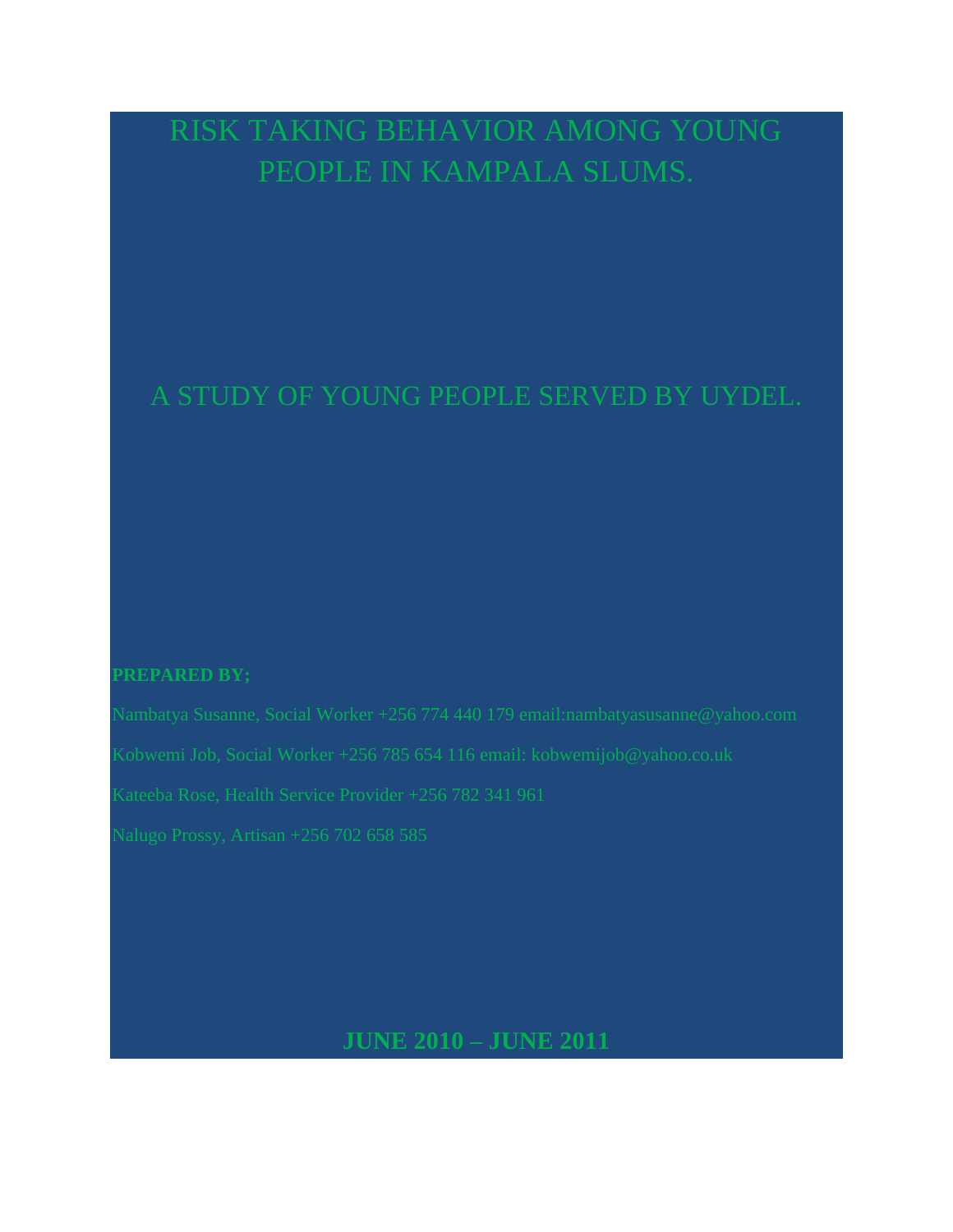# **Introduction**

The unprecedented upsurge in risk taking behavior is becoming the mode of daily living among young people in many slums of Kampala. As a result, there is increased vulnerability among young people in our society today as more and more are engaging in risk taking behaviors' a factor that creates questions in the researcher.

Joseph Malinga in his article, "The platform: Addressing information needs of the poor and the marginalized" notes that hardly day passes without a young person out of school getting involved in risky behaviors with the hope of bettering their living conditions. For females, the risky behaviors might involve early sexual affairs for material gains while for males, issues of drug abuse that lead to reckless sexual life are eminent (Panos Eastern Africa, January 2011). Although there are several significant socio-economic factors that influence risk taking behaviors' among young people, the article has only focused on those that emerged out of interactions with the young people in slum areas of Nateete aged 10-24 years.

The causes of this phenomenon are enormous however the following have been explored; parental upbringing styles, nature and wealth of households, educational attainment of young people, the role of the community and media influence. All of these aspects are very crucial and ultimately lead to risk taking behaviors. A total population of 167 slum youth from Nateete-Lubaga Division was considered and constituted of 24 young boys and 143 young girls. The use of young people's case studies and assessments were used to generate the information. Findings suggest that socio economic status is a contentious issue in promoting risk taking behaviors among young people.

# **Socio economic drivers to risk taking behaviors' based on related literature and UYDEL experience in Nateete**

# **Parental upbringing styles**

Families are one of the strongest socializing forces in life. They teach children to control unacceptable behavior, to delay gratification, and to respect the rights of others. Conversely, families can teach children aggressive, antisocial, and violent behavior (Wright & Wright 1994). For example, the parents disciplining more harshly, often predicts continuing problems during adolescence, as well as adult criminality (Prochnow & DeFronzo 1997). Children who live in homes with only one parent or in which marital relationships have been disrupted by divorce or separation are more likely to display a range of behavioral problems than children who are from two parent families (Thornberry, et al. 1999). Previous research has demonstrated associations between exposure to parental divorce and marital discord while growing up and children's psychological distress in adulthood (Amato & Sobolewski 2001). One young person had this to say, *"After the death of my parents, my young father (not biological) took me up and was the one supporting my education. He was not married by this time. When he married, his wife could not allow me to stay with them as she said they needed some privacy but the actual reason was, she did not want her husband to pay for my school fees. I was taken to stay with my auntie. My auntie didn't have the potential to accommodate me and so, she decided to take me back to the village in Masaka. While at Masaka, I got a friend who convinced me to come with her to Kampala such that we could get something to do. When we came, we arrived in Nateete and she straight away introduced me to the commercial sex business. I also joined the business and the money we got from this business; we decided to rent a room in Nateete. Each of us contributed to the rent which was 50,000 shillings per month. By this time, I was still young. I was only 14 but I used to go with men I should not have gone*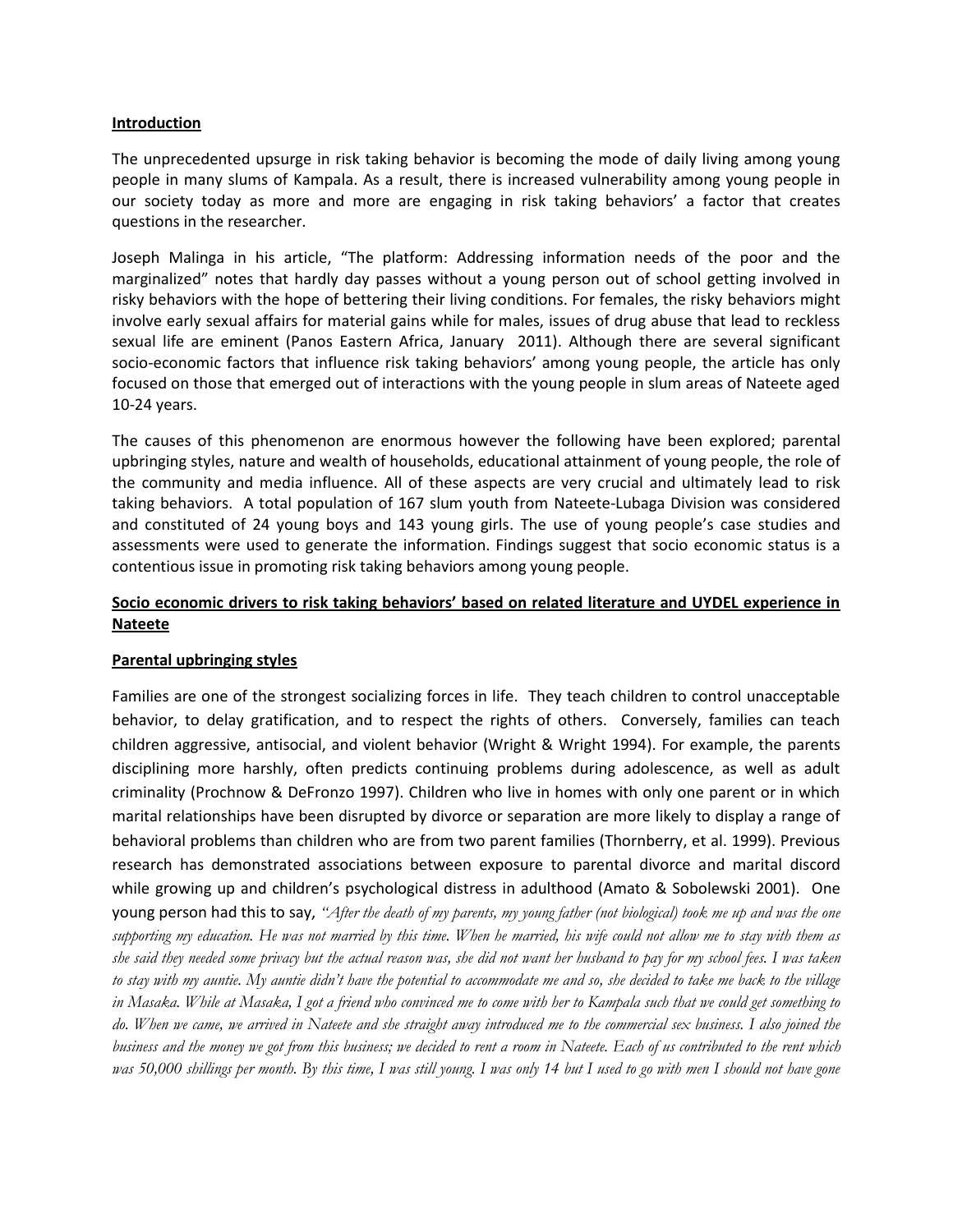*with who were too mature for me."*Another young person added, *"What made me leave home were my parents. They were too tough to live with!!!"*

Asiimwe et al (2003) showed that there are many traditional practices spread across Uganda that increase risky sexual behavior among adolescents. In Eastern Uganda – for example, there are ethnic groups which circumcise and during such occasions, casual sex among adolescents is common and is traditionally encouraged. In many parts of Northern Uganda, male adolescents 15 years and above are generally considered to be adults and live in their own huts hence receive less parental monitoring which increases their vulnerability. In Western Uganda, some sections of the population have been reluctant to adopt condom use allegedly because it is incompatible with their sexual styles. The Northern part of the country has a variety of traditional functions which tend to promote casual sex among adolescents. UYDEL experiences from Nateete clearly show that young people who are rejected by their parents; those who grow up in homes with considerable conflict; or who are inadequately supervised for instance parents often not knowing where the child is, whom the child is with, what the child is doing or when the child will be home finally engage in risk taking behaviors. Monitoring becomes increasingly important as children move into adolescence and spend less time under the direct supervision of parents or other adults and more time with peers. These findings are further supported by Kim, et al (1999) whose study found out that coercive parenting and lack of parental monitoring contributes not only directly to boys' antisocial behaviors, but also indirectly as seen in the contribution to their increased opportunity to associate with deviant peers, which is predictive of higher levels of delinquent acts. Walklate (2003:106) adds that if a child has low parental supervision, then the likelihood of a child offending is increased. The laxity in supervision of young people by parents, guardians or other care takers has caused a lot of problems and accounts for the good percentages of young people engaging in risky behaviors.

It is apparent that not every family that exists can carry out its socializing tasks equally and effectively as expected. However, it is important to note that the development of any society both socially and economically depends entirely on young people's mode of action and behavior. Many parents have forgotten their primary roles in the socialization process. They have failed to teach sex roles to their children. Parents move with their children in bars where all social evils are learnt. Parents have no time for their children unlike the past where girls would be with their mothers and aunties while boys would be with their fathers and uncles. This has resulted into children growing up without knowing what they have to do as responsible girls and boys and thus engaging into risky behaviors.

#### **Educational attainment of young people**

Education is a key input to development, young people's experience of school is another important influence on their risk taking behavior. The type of educational institution attended and the place of residence of the student have all shown the influence in determining sexual behaviors suggesting that these behaviors are also influenced by the degree of freedom accorded to the young person [Ann N Y Acad Sci,2006)

It is not surprising that many illiterate parents think that their children can also earn a living without going to school and therefore their children are involved in risky behaviours because they are not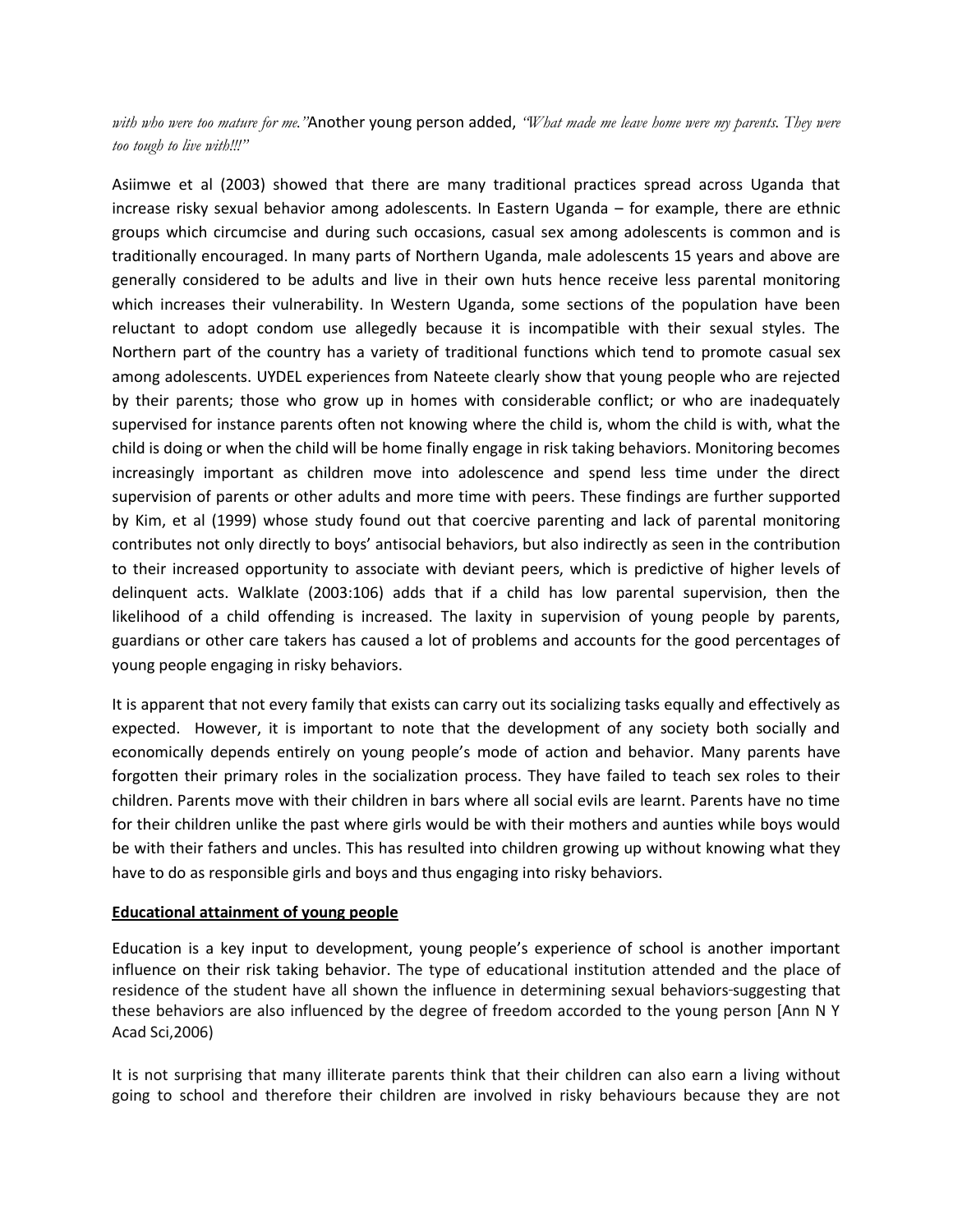occupied at many times as the saying goes *"an idle mind is a devils workshop."* Failure to send children to school has a lot to do on discipline of children. It is well known that a school does a lot as far as disciplining young people is concerned thus it means young people who have not been sent to school totally miss out on such disciplinary measures a factor attributed to risky behaviours in the community. Over 85% young people at Nateete drop –in-center were primary five-primary seven drop outs with various reasons such as; loss of interest in school, lack of school fees, orphan hood, mistreatment by teachers, bullying at school, early pregnancies and some stopped by parents/guardians. This educational level cannot allow a thorough analysis of life issues a factor that pushed such young people in risk taking behaviors. The 2006 Demographic and Health Survey in Uganda reports that age mixing in sexual relationships is more common among young women with only primary-level education and those who do not know where to get a condom. These factors often leave young women vulnerable to high-risk sexual behavior and HIV infection. Further analysis indicated that these were children of parents who never attended formal education as confessed by the young people. Important to note is that young people who passed through institutions with rampant strikes have acqward observable behaviors as rudeness, carelessness and many of them are unsympathetic to others.

# **Nature and wealth of house holds**

Due to cultural and societal expectations in Uganda, men generally have more power in sexual relationships and are not expected to be faithful thus having many partners and thus the prevalence of polygamous families. Young people from polygamous families are usually exposed to risk taking behaviors as many of them do not experience parental love, some harassed by step parents, lack basic necessities as a result of being so many to be equally provided for by the bread winner. The social congestion in polygamous families force young people to copy and develop antisocial behaviors such as being jealousy, greed, negative competition that at times force young girls to accept favors from men in exchange of sex to show off economic status to their fellows.

Young people from such poor households normally stand at a risk of engaging in sexual risk behaviors, with their economic status motivating them to partake in transactional sex and serving as another limitation in their negotiating power with respect to condom use as stated by J Obstet Gynecol Neonatal Nurs. 2008. This is true based on the UYDEL experience in Nateete where most of the project beneficiaries come from poor households. It is important to note that parents of these young people have different levels of income which are not dependable at all. For those involved in subsistence agriculture and other petty activities like charcoal selling, alcohol distillation, local breed poultry keeping and sale of simple items during market days fetch little incomes for the families. This is why young people from poor peasants fail to buy scholastic materials as required at school. They lack basic necessities of life which puts them in a desperate condition and thus engage in risky taking behaviors to achieve the demands of life. One young person expressed this; *"No one of us was going to school and some times, we lacked what to eat at home. Conditions at home made me easily accept favours in exchange of sex from men because I thought I would get better. Unfortunately, I was heavily mistreated by some men who could at times use me without a condom because things just got worse. I now have three children with different fathers and with no help."*

As a result of desperacy, young people are willing to take on whatever comes their way whether good or bad because they are left with no choice. The need for young people to live a luxury life and yet coming from poor households is a considerable factor towards engaging in risky behaviors. For example, accepting favors from strangers who only want to fulfill their selfish desires. This is where trafficking of these young people and even migrating on their own comes in. Most Young people in Nateete are trafficked from Masaka, Mpigi, Rakai, Mbarara, Rukungiri, Mityana, Mubende, Sembabule, and Kisoro with Masaka having the highest numbers. Others come from Luweero, Nakasongola, Wakiso. Kiboga,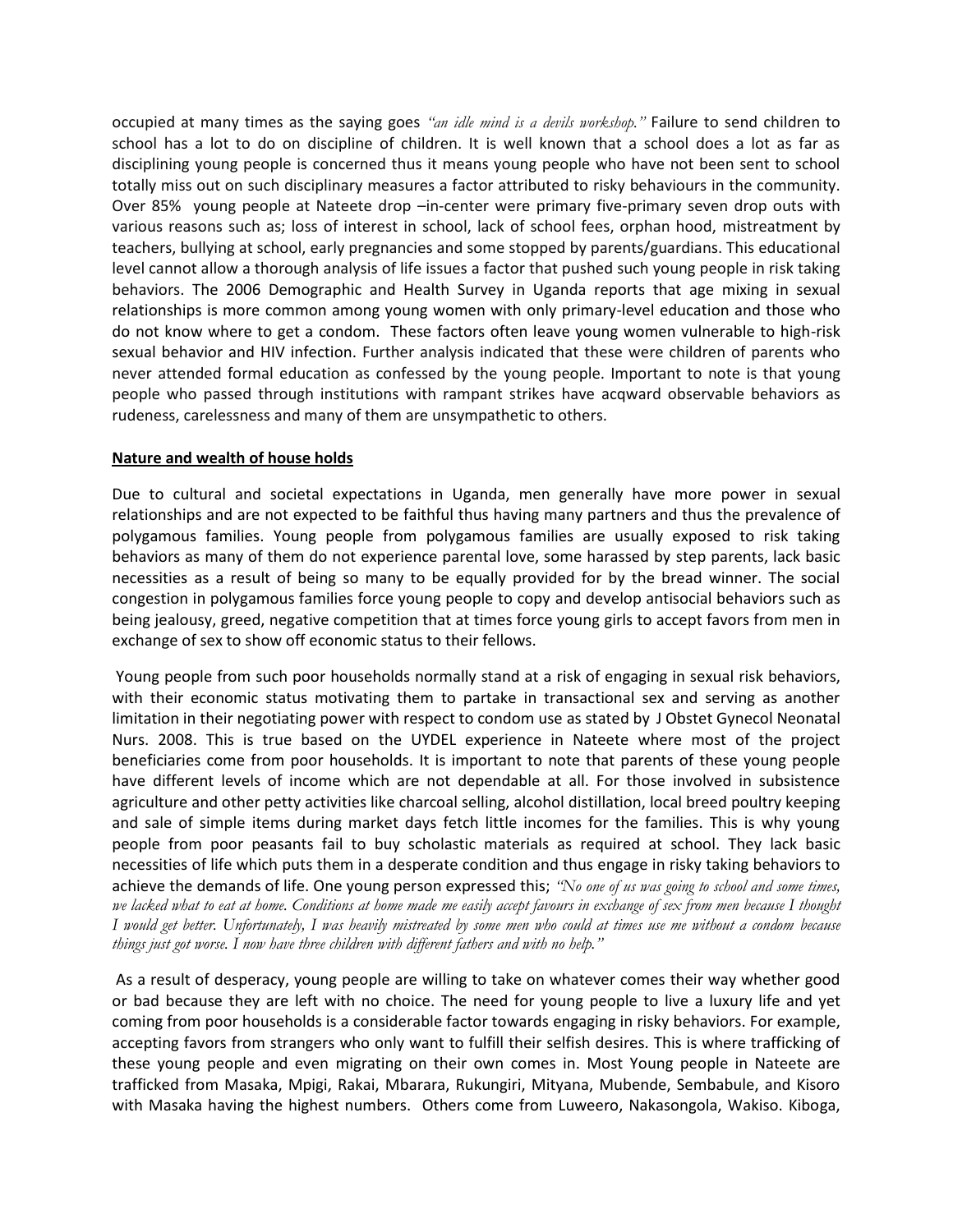Mukono, Jinja, and Iganga but these are few in numbers. Non Ugandans include mostly the Rwandese. They are trafficked on grounds of getting for them jobs (employment). When they reach the places of destination, many are abused sexually, emotionally and physically among other kinds of abuses. This makes them leave the places of work where they were placed by the traffickers. By the time of leaving, many are already used to town life and do not opt to go back to their villages. They decide to join friends who introduce them to another world of their own where they are free to do whatever they want especially for survival purposes. This is where risky behaviors especially commercial sex practices come in due to the demand for money. Girls are mostly trafficked on grounds of working as house maids. However, it is important to note that some young people migrate to Kampala by their own initiative due to false beliefs that in Kampala they will get everything they need. A young person confessed that; *"I ran from home in Kiboga to come to Kampala to work as a house girl. My grandmother wasn't treating me well. Besides, I grew up not knowing who my real parents were. I am being accommodated by a friend in Mutundwe but I need help. Activities I engage in at the moment for a living include, Karoake and attending to a bar in Mutundwe."*

Uganda's economic conditions have been adverse and demanding thus some young people have been forced to find better and tentative alternatives that can provide balance with the daily demands of life. The rising costs of living aggravated by the devastating state of our economy pose uncertainty to young people and force some of them to take a negative course.

# **The role of the community**

Families and friends help to a create sense of identity and inclusion in a community and also provide important psychosocial support. However, the values and norms that define this community can encourage young people to develop attitudes and behaviors that compromise their wellbeing. For example, close ties to peer groups that provide social and emotional support but also advocate smoking can encourage young people identifying themselves as part of this group to also smoke (Morrow, 2001). Research on smoking among young people described how social networks and friendships influence health risk taking behavior. Consequently, for them, smoking was custom. Many of the young people interviewed as part of this research discussed how their lives and friendship groups might change if they quit smoking and their concerns about feeling excluded from friendship groups where smoking was the norm (Amos, *et. al*., 2006). One of the UYDEL beneficiary who was negatively influenced by her peers had this to say; *"I ran away from home in Mbarara to join my friends in Kampala who were in karaoke. Through these friends, I joined the commercial sex business where I started earning daily incomes."* Peers with a more coercive interpersonal style tend to become involved with each other, and this relationship is assumed to increase the likelihood of being involved in delinquent behavior (Cashwell & Vacc 1996).

Low community educational levels and the unfavorable economic environment are also associated with the increased likelihood of risky taking behaviors. Living in a community characterized with a low level of educational attainment may also provide a bad model of behavior against which young people can judge their decisions on sexual behavior. UYDEL center is situated in a slum area characterized by petty businesses such as small markets selling vegetables, selling maize on the road; selling sugar canes on bicycles; collecting scrap; frying chapatti's among others of the like and one finds that through these business, community members collect meager amounts of money. Why they take on these businesses is largely dependent on the levels of education. Information derived from young people shows that most parents and guardians are school drop outs and others never received any formal education at all. Important to note is that these are the parents / guardians and relatives of the young people received at the centre. It is not surprising however that young people take on this path too. They resort to petty businesses like selling alcohol in local bars and selling roasted maize along roads to earn some income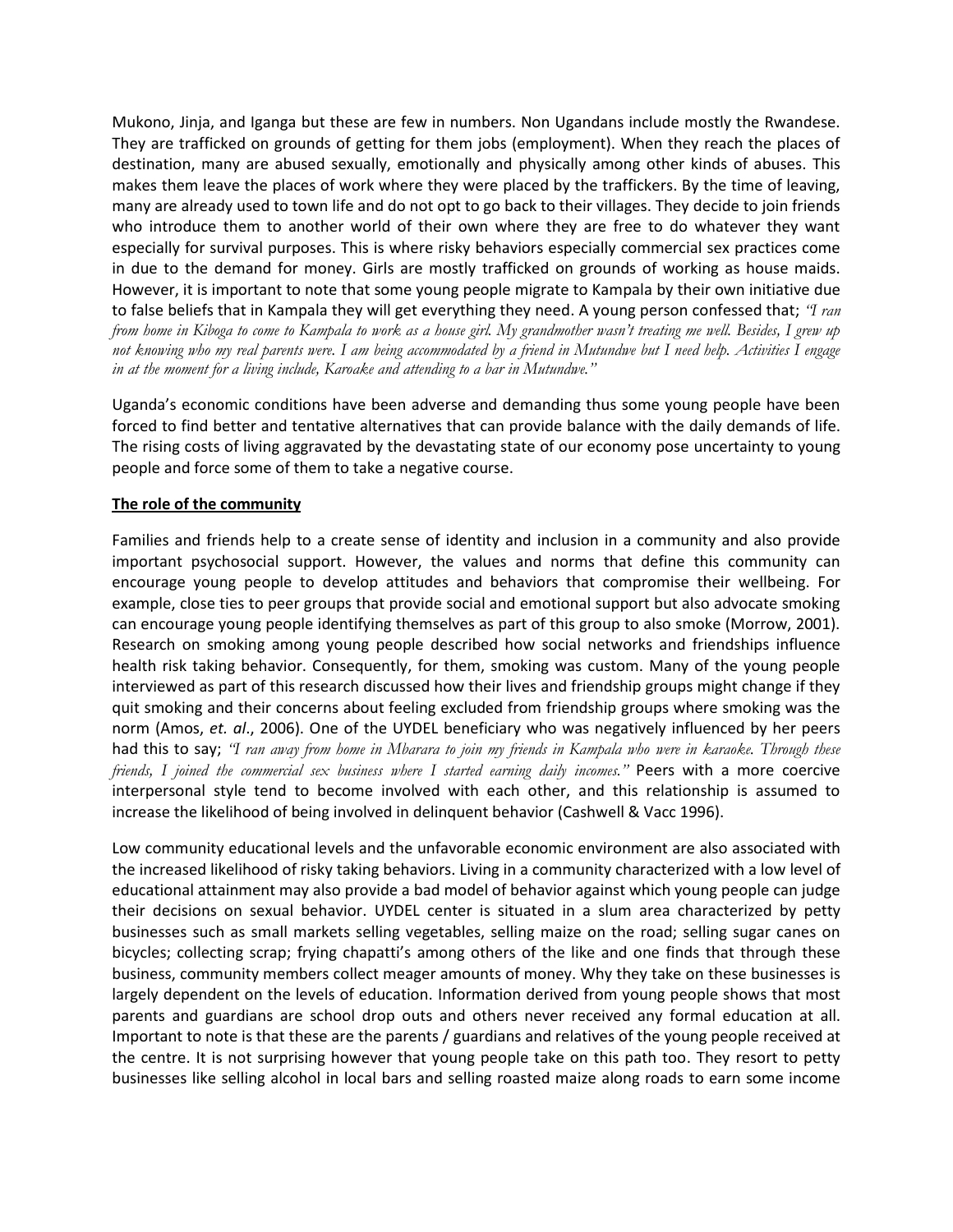for survival. As a result, they are exposed to drunkardness, smoking, drug use, pre marital sex, formation of gangs, fights all of which are risky behaviors.

# **Media influence**

In addition to family, friends, schools and neighborhoods, other societal messages about health behavior can influence young people's attitudes about risk taking. Recent qualitative research with young people in Australia suggests that representations of smoking in television, movies and magazines gave young people between the ages of 13 and 16 the sense that smoking was a natural, normal and a part of everyday life. They also perceived it as way to relieve stress, as was often suggested by images in the media (Watson, *et. al*., 2003).

Ugandan media is not exceptional, quite often alcohol and drugs are advertised on local radio stations, billboards, local television stations and local news papers such as Red Paper, The New Vision, Bukedde, Rupiny all of which employ more sensational words that young people cling on and become inseparable from the acts of alcohol and drug abuse which in turn accelerate the rate of risk taking behaviors in young people. The media work hand in hand with the music industry, today's music has lost meaning in the country, it is rather focused on making young people explore more in terms of love relationships instead of delivering developmental messages.

On the other hand, some media have tried to shape young people positively. Y.E.A.H. has made significant progress stimulating dialogue and action around "Something for Something Love," using its popular "Rock Point 256" radio drama series and reinforcing media materials and community outreach activities. In terms of the influence of knowledge on behavior, some studies have demonstrated that many young people, despite knowing the risks associated with unprotected sexual activities, still engage in these activities [J Obstet Gynecol Neonatal Nurs. 2005] Young people in Nateete who possess Reproductive Health knowledge but do engage in risky behaviours are driven by the low self esteem which is associated with lack of negotiating power, failure to make decisions and revenge among others. For instance, one young person lamented; *"After being infected with HIV, I also decided to engage in commercial sex work such that I can infect others because it wasn't my choice to infect myself also."* Another young person is quoted to have said, *"Some men do not want to give you money; they want to just use you."* This indicates lack of negotiating power**.** As an indicator of failure to make decisions, One young person made this clear by saying; *"I normally charge between 2000 – 4000 shillings but if a customer gives me 15,000 shillings, I go without a condom.***"** Reifman *et al* (2001) adds that there is evidence that an individual's personal values can safeguard against developing opinions that can lead to risk taking behavior. For example, young people who value their health have been shown to be less likely to abuse alcohol.

| Socio-<br>economic | <b>Sub-factors</b>          | Gender       |                | <b>Total</b><br>number | %ges |
|--------------------|-----------------------------|--------------|----------------|------------------------|------|
| drivers            |                             | <b>Males</b> | <b>Females</b> | of cases<br>received   |      |
| Upbringing         | Young people not supervised | 24           | 79             | 103                    | 60.5 |

### **Young people's responses on socio economic drivers and risky taking behaviors**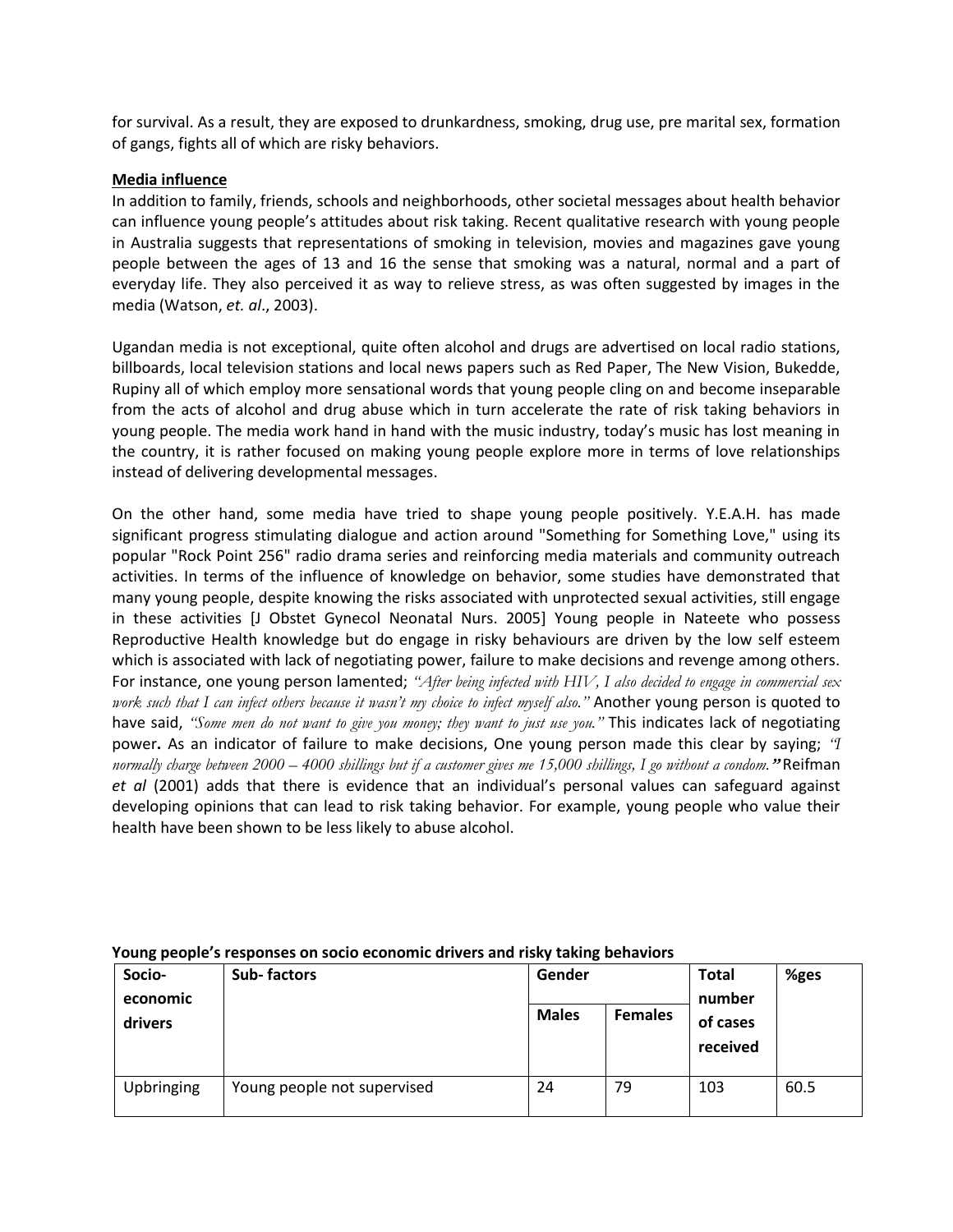| practices                                       | Young people living with single parents                                     | 24                       | 93  | 117 | 70   |
|-------------------------------------------------|-----------------------------------------------------------------------------|--------------------------|-----|-----|------|
|                                                 | Young people living with both parents                                       | $\blacksquare$           | 05  | 05  | 4.2  |
|                                                 | Reports on domestic violence                                                | 3                        | 42  | 45  | 26.9 |
|                                                 | Young people who receive sex education                                      | 07                       | 102 | 109 | 65.3 |
| Educational<br>attainment<br>of young<br>people | Young people who attended strike prone<br>schools                           | 11                       | 74  | 85  | 18   |
|                                                 | Those who dropped from p1-p4                                                | 02                       | 50  | 52  | 31.1 |
|                                                 | Dropped from p5-p7                                                          | 18                       | 67  | 85  | 50.9 |
|                                                 | Dropped from s1-s2                                                          | 01                       | 11  | 12  | 7.2  |
|                                                 | Never attended formal education                                             | 03                       | 15  | 18  | 10.1 |
| Nature and<br>wealth of<br>households           | Young people from families without<br>income generating activities          | 05                       | 71  | 76  | 45.5 |
|                                                 | Young people from families with low<br>incomes                              | 08                       | 83  | 91  | 54.5 |
|                                                 | Young people from polygamous families                                       | 24                       | 108 | 132 | 79   |
| The role of<br>the<br>community                 | Young people from communities that do<br>not uphold values and norms        | 24                       | 143 | 167 | 100  |
|                                                 | Young people from communities with<br>low economic status                   | 24                       | 134 | 158 | 95   |
|                                                 | Young people from communities with<br>high economic status                  | $\overline{\phantom{a}}$ | 09  | 09  | 5    |
| The<br>influence of<br>the media                | Young people who listen to radio talk<br>shows promoting sexual behaviors   | 21                       | 132 | 153 | 91.6 |
|                                                 | Young people who watch pornography<br>on televisions and blue movies        | 13                       | 148 | 161 | 96.4 |
|                                                 | Young people who read pornographic<br>materials like sengas, kamunye, onion | 16                       | 118 | 134 | 80.2 |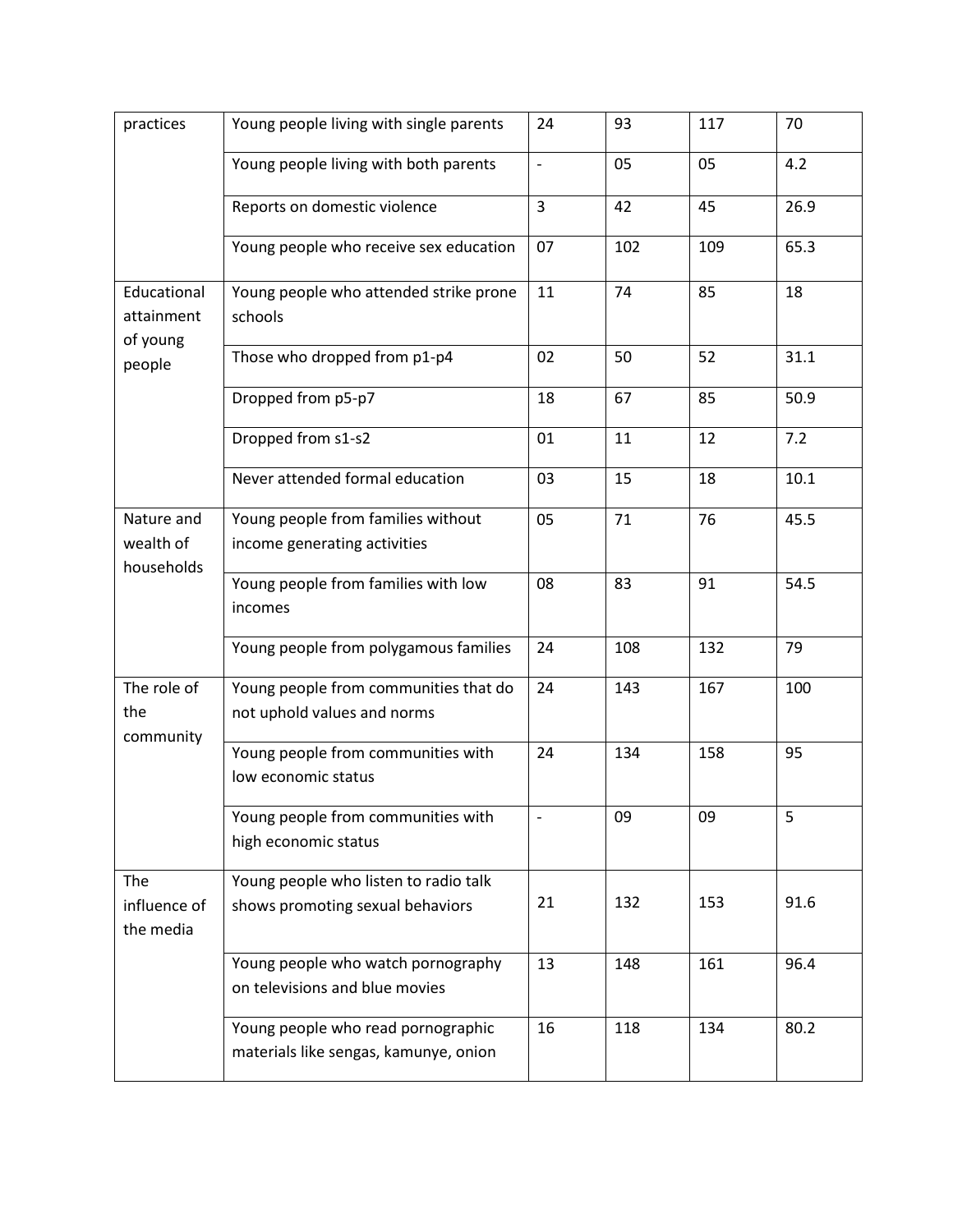## **Interventions to impact on young people's risky behaviors**

Parenting characterized by warm and supportive relationships with children, reasonable and flexible discipline is most likely to achieve positive outcomes and reduce risk taking behaviors among young people.

Activities such as, reducing the sales of cigarettes to young people under-16 years of age, media campaigns and increasing the price of cigarettes may have some impact on the perceptions of smoking that hitherto have facilitated smoking uptake among young people. A restriction in the sale of cigarettes to young people may reduce the perception that cigarettes are relatively easy to obtain and thus may change smoking behavior. Also, school-based drug education programmes led by peers showed some evidence of effectiveness and were in fact found to be superior to adult-led programmes in effecting a reduction in drug use. When peer leaders were combined with teacher-led programmes effectiveness was reduced, but adding a peer component to already effective programmes increased effectiveness (McGrath *et. al*., 2006).

Sharing experiences with young people in school as a strategy for reducing the incidence of teenage pregnancy and social exclusion. Some of the suggestions include, increasing young people's involvement in the development and management of their school, equipping young people with skills for forming positive relationships with peers and resolving conflicts, providing learning support for students who are falling behind in their studies, increasing parental involvement in education, broadening future expectations and providing targeted support for young people experiencing difficult circumstances.

### **Interventions for commercial sex workers**;

Provide opportunities to complete formal education for some and vocational skills for most others. Stimulating self employment through handcraft and creative workshops will furthermore contribute to income generation.

Maintain and expand the activities of the drop-in centres as important meeting places for sex workers to share their experiences and counteract their social isolation and help build their self esteem.

Establishing services for sex workers within larger buildings with services for the general public may lead to better access and less stigmatization. Professional supervision for staff of NGOs working with sex workers is considered very important to prevent burn-out. There is need of a respectful attitude towards sex workers and support of their choices.

Community strengthening of sex workers can be enhanced through external training seminars and social activities. Provide skills training on how to communicate and negotiate with clients; document human rights violations and use these case studies for advocacy on a national and international level; stimulate leadership development within the sex workers community by supporting sex workers organizations.

### **CONCLUSION**

Young people have problems that are damaging their mental, physical, emotional and spiritual development. Many are living without adequate livelihood and security; including lack of economic resources for proper survival, protection and development. Poverty is a key factor which tends to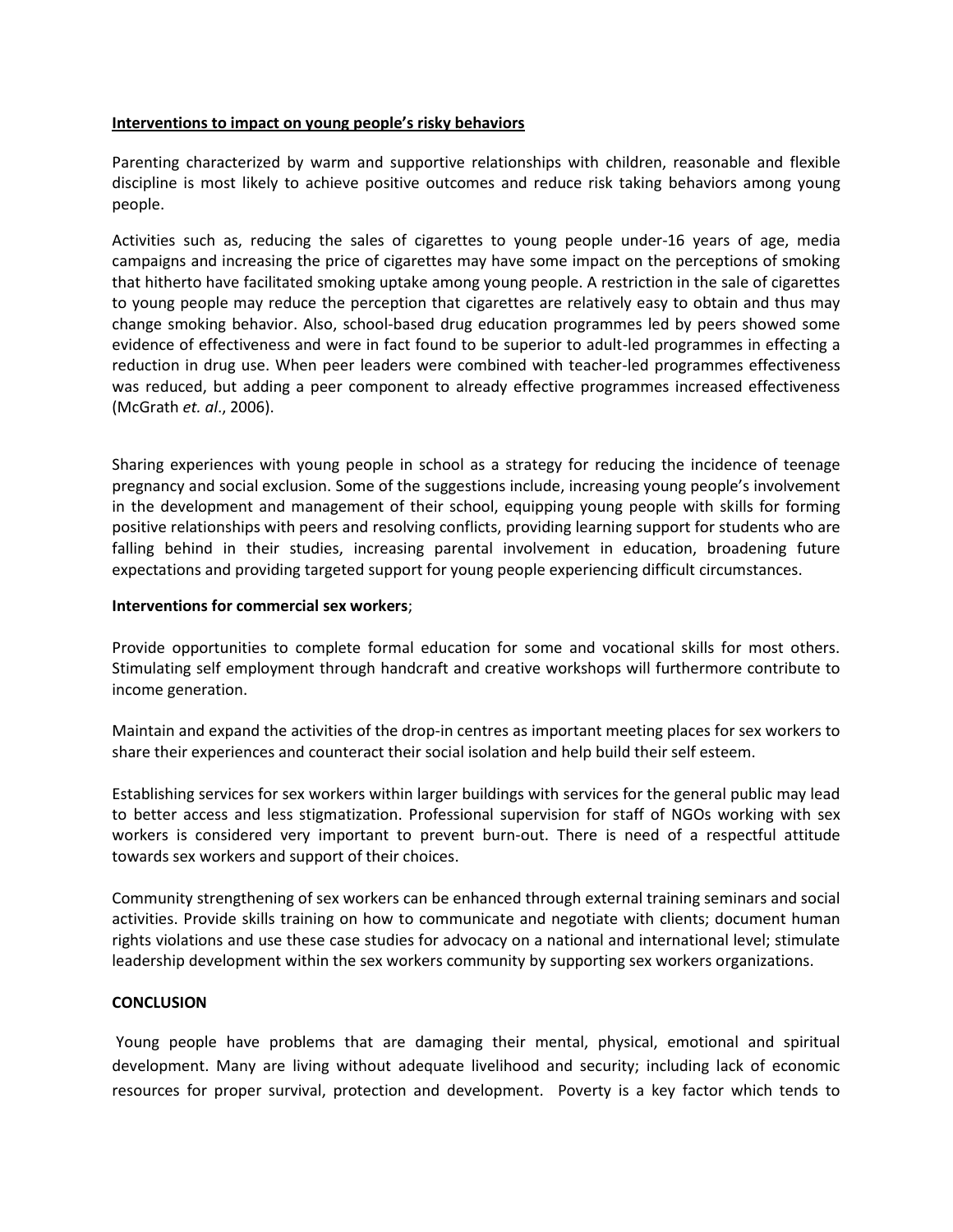render young people more prone to exploitation, abuse and neglect. UYDEL through its services of treatment, vocational skills training and life skills trainings among other services has greatly helped to restore the plight of these young people

# **References**

Amato, Paul and Juliana M. Sobolewski. 2001. "The effects of divorce on adult children's psychological well-being." *American Sociological Review*. 66: 900-921

Amos A, Wiltshire S, Haw S, McNeill A. (2006) Ambivalence and uncertainty: experiences of and attitudes towards addiction and smoking cessation in the mid-to-late teens. *Health Education Research*, 21(2): 181-191.

Ann N Y (2006) Review Who wins in the status games? Violence, sexual violence, emerging single [standard among adolescent women.](../AppData/Local/Temp/cty36nzy.tmp/Review%20Who%20wins%20in%20the%20status%20games?%20Violence,%20sexual%20violence,%20emerging%20single%20standard%20among%20adolescent%20women.) <http://www.ncbi.nlm.nih.gov/pubmed/17189498>

Asiimwe D, Kibombo R, Neema S. (2003). Focus group discussions on social cultural factors impacting on HIV/AIDS in Uganda. Kampala, Uganda: Makerere Institute of Social Research

Bonell C, Allen E, Strange V, Copas A, Oakley A, Stephenson J, Johnson A. (2005) The effect of dislike of school on risk of teenage pregnancy: testing of hypotheses using longitudinal data from a randomized trial of sex education. *Journal of Epidemiology and Community Health*, 59: 223-230.

Coleman L. (2002) New opportunities for reducing the risk from teenage pregnancy – what is the evidence base for tackling risk behaviors in combination? *Health, risk and society*, 4(1): 77-93.

Health Communication Partnership, "Y.E.A.H. (June 21, 2006.) Launches 'Be a Man' Campaign in Uganda During World Cup," Press Release, Kampala, Uganda.

Kim, Jungmeen E., E. Mavis Hetherington, and David Rice. 1999. "Associations among Family Relationships, Antisocial Peers, and Adolscents' Externalizing Behaviors: Gender and Family Type Differences*." Child Development*. 70: 1209-30.

Malinga Joseph (January 2011), The platform; addressing information needs of the poor and marginalized; Panos Eastern Africa.

McLaren K. (2002) *Youth Development Literature Review: Building Strength*. Wellington, New Zealand: Ministry of Youth Affairs.

McGrath Y, Sumnall H, McVeigh J, Bellis M. (2006) Drug use prevention among young people: a review of reviews. Evidence briefing update. Health Development Agency.

Morrow V. (2001) Networks and neighbourhoods: children's and young people's perspectives*.* Health Development Agency.